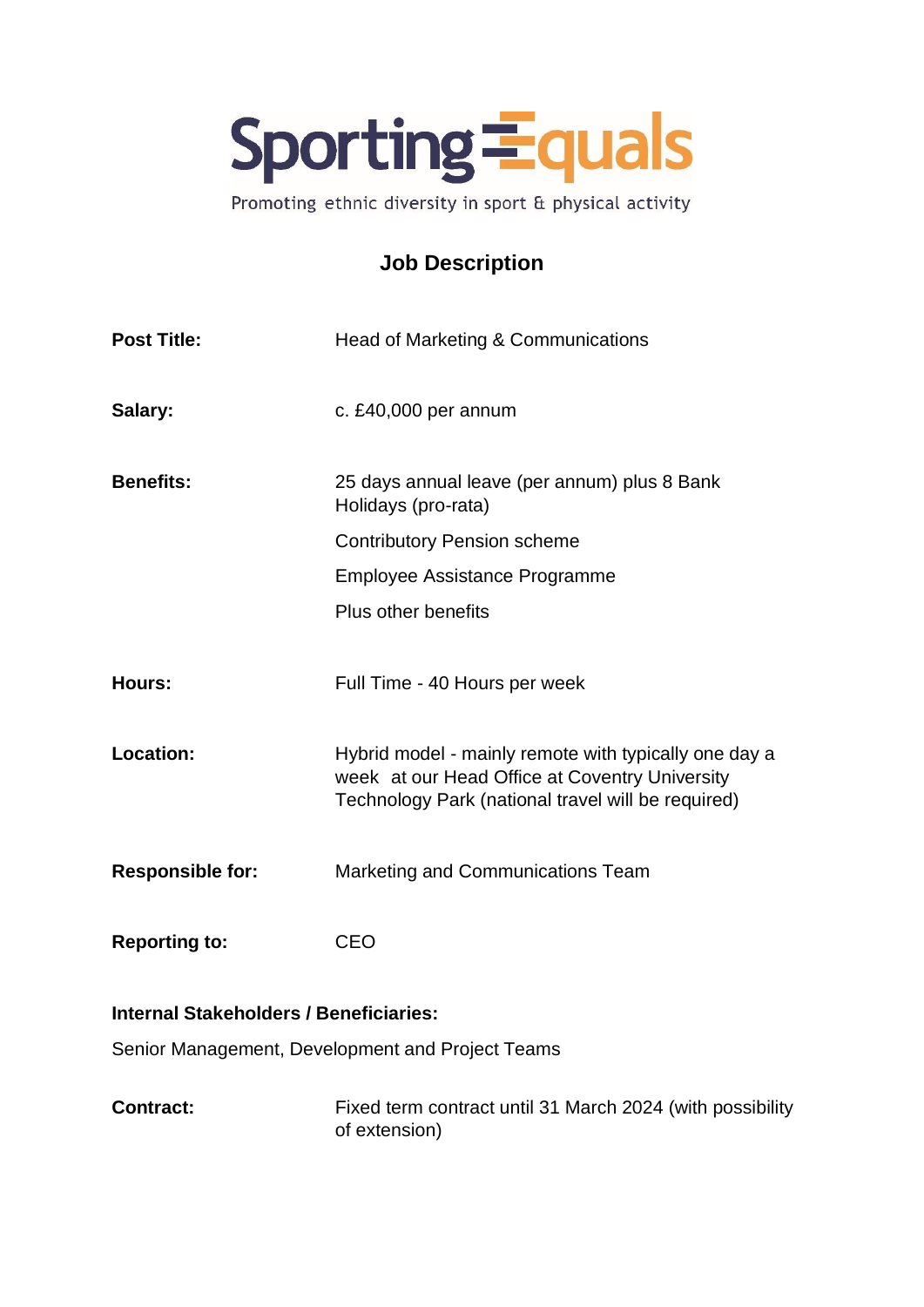## **Outline of Role: Head of Marketing and Communications**

Sporting Equals' key marketing strategist and influencer who, working with the Senior Management Team, is responsible for the direction, development and overall delivery of all communications within, around and emanating from Sporting Equals to its audiences: Government Agencies, Community Groups, Partners, Beneficiaries and other stakeholders.

## **Main Duties**

## **Strategy:**

Create and lead the delivery of Sporting Equals marketing, public affairs, campaign strategies and plans.

#### **Delivery:**

#### Senior and Peer Management

Provide strategic communications, external affairs advice, media briefings for the Senior Management Team, the ability to be a front facing spokesperson for Sporting Equals.

Work closely with the Director of Projects to ensure the delivery of Marketing and Communication KPIs for projects and programmes both at a National and Local level

To liaise with the Director of Development to drive income generation activity and opportunities.

#### Team Direction and Management:

Recruit, develop and retain a marcoms team who will deliver Sporting Equals' communications across all relevant channels.

Lead, manage and motivate your marcoms team, setting objectives, determining priorities, allocating work, and ensuring that deadlines are met. Ensure the teams competency on all media and communications resources and that the team operates at all times within Sporting Equals rules, regulations, procedures and codes of practice so that team members are effectively supervised and supported in their career development.

Embrace responsibility for the creation, development and effective management of your team's output including marketing, public affairs and campaign strategies, encompassing the following channels and potential scenarios:

#### Digital and Offline: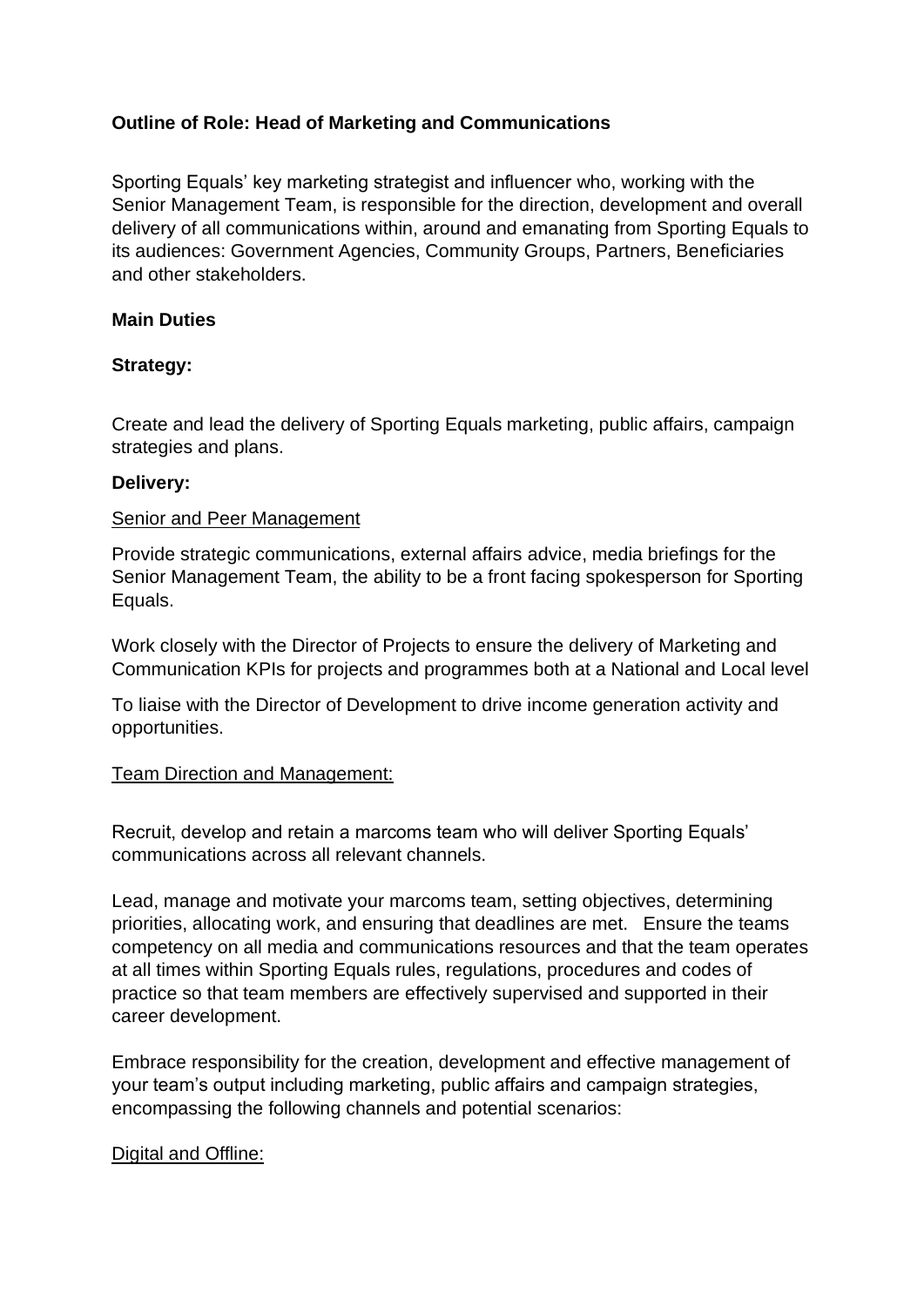Create and lead delivery of Sporting Equals digital marketing strategy. This includes responsibility for our website development and its maintenance. Managing our external website developer and overseeing your team to keep the website relevant and compliant, as a critical window into Sporting Equals, and data source from which to generate leads, created and served by the management and oversight of our marketing automation resources. To monitor and report on the positive impact of Sporting Equals' campaigns to our sponsoring partners while amplifying those results to a broader target audience.

#### Advisory:

Create and lead the implementation of Sporting Equals public affairs strategy including nurturing relationships with relevant parliamentarians and government bodies, both national and local.

Keep abreast of sector developments to ensure Sporting Equals own policy initiatives are aligned, informed and influenced by needs and voices of people from ethnically diverse communities.

Oversee the management of key advisory networks i.e. British Asian Sport and Physical Activity Network, Sport Monitoring Advisory Panel and the Youth Panel.

Position Sporting Equals to be the go-to advisory body for Government and other bodies, requiring guidance on race equality in sport and physical activity.

#### Communications:

Effectively manage internal and external communications strategies in order to uphold the reputation of Sporting Equals, to ensure Sporting Equals continues to operate as an effective organisation/employer.

Ensure appropriate evaluation programmes are in place to monitor performance and effectiveness of strategies, plans and tactics.

Lead on crisis communications in emergency situations, owning this area working alongside the Senior Management Team, to respond to such incidents, by developing contingency and scenario plans to be speedily executed if needed.

Direct relationships with national and ethnic media at senior level.

Attend Sporting Equals events and activities, that may require attendance outside normal office

To undertake other duties as required which are commensurate with the salary grading of the post

PERSON SPECIFICATION – Head of Marketing and Communications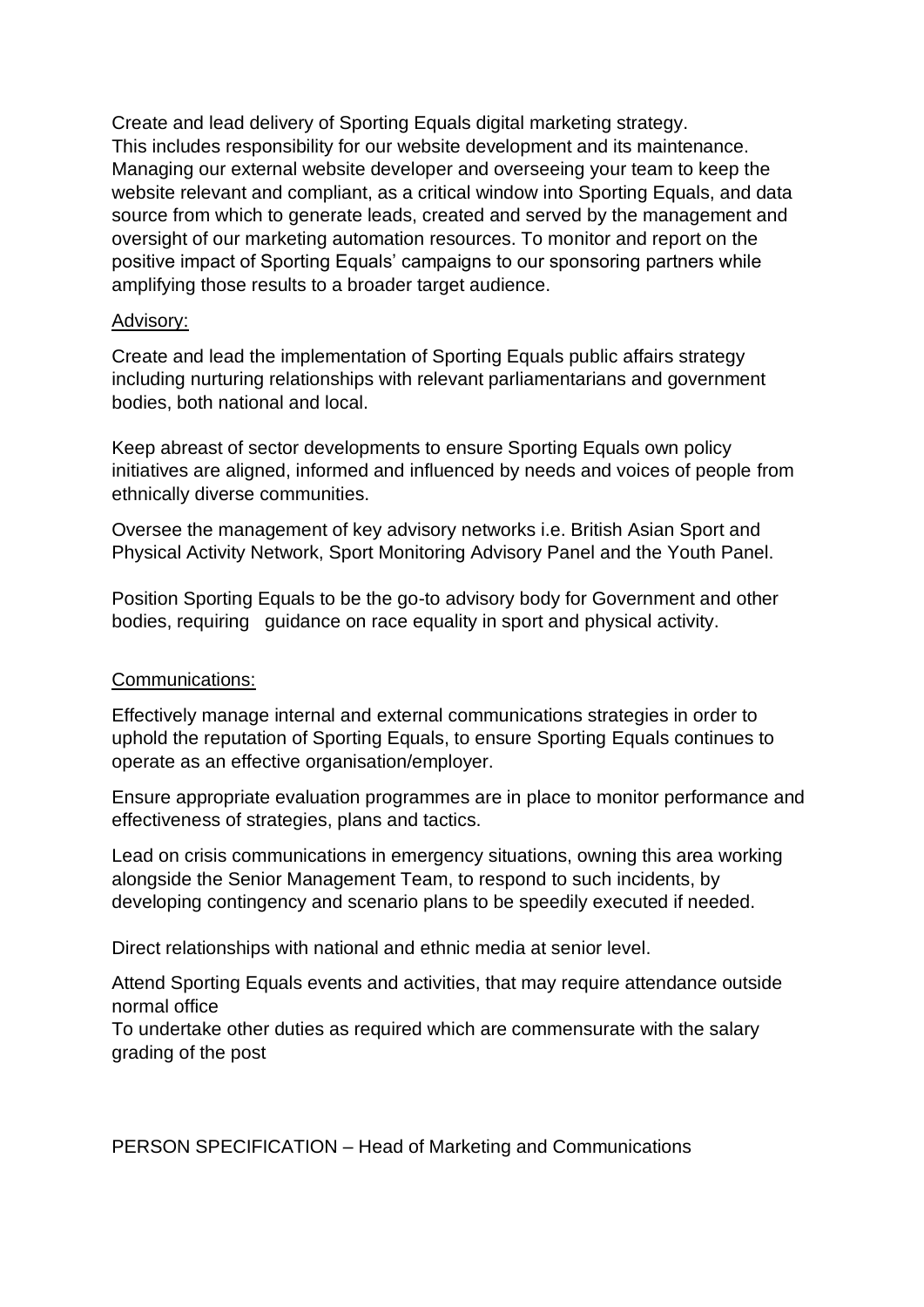| Essential skills, knowledge<br>and experience: | A degree in a relevant field i.e. marketing,<br>communications, politics and at least 5 years'<br>experience in a senior marketing team management<br>role.                                         |
|------------------------------------------------|-----------------------------------------------------------------------------------------------------------------------------------------------------------------------------------------------------|
|                                                | Advanced knowledge, experience of, and contacts<br>within: internal / external communications / PR /<br>public affairs.                                                                             |
|                                                | A proven track record that demonstrates creativity,<br>innovation and flair.                                                                                                                        |
|                                                | Ability to use discretion and take initiative over a<br>broad area of activity.                                                                                                                     |
|                                                | Ability to analyse and interpret varied and complex<br>data in order to produce long term solutions and<br>strategies.                                                                              |
|                                                | Excellent written and oral communication skills to<br>deliver wide ranging, complex and contentious<br>information across a broad audience of specialists<br>and non-specialists.                   |
|                                                | Good interpersonal skills and the ability to form<br>effective networks with highly developed<br>influencing, counselling, negotiating and advocacy<br>skills.                                      |
|                                                | Experience of leading on major and national in<br>person and digital events including management of<br>suppliers                                                                                    |
|                                                | Highly self-motivated, capable of dealing with a<br>demanding workload and delivering to deadlines<br>with minimal supervision.                                                                     |
|                                                | Ability to be a spokesperson for Sporting Equals<br>with key messaging and manage media relations.                                                                                                  |
|                                                | Ability to think clearly and strategically, to challenge<br>in a constructive way and offer innovative solutions.                                                                                   |
|                                                | Regularly analyse internal and external environment<br>and implement learnings into ongoing plans                                                                                                   |
|                                                | Demonstrable experience providing effective<br>strategic communications support to senior<br>management. An understanding of and commitment<br>to race equality, Equality, Diversity, Inclusion and |